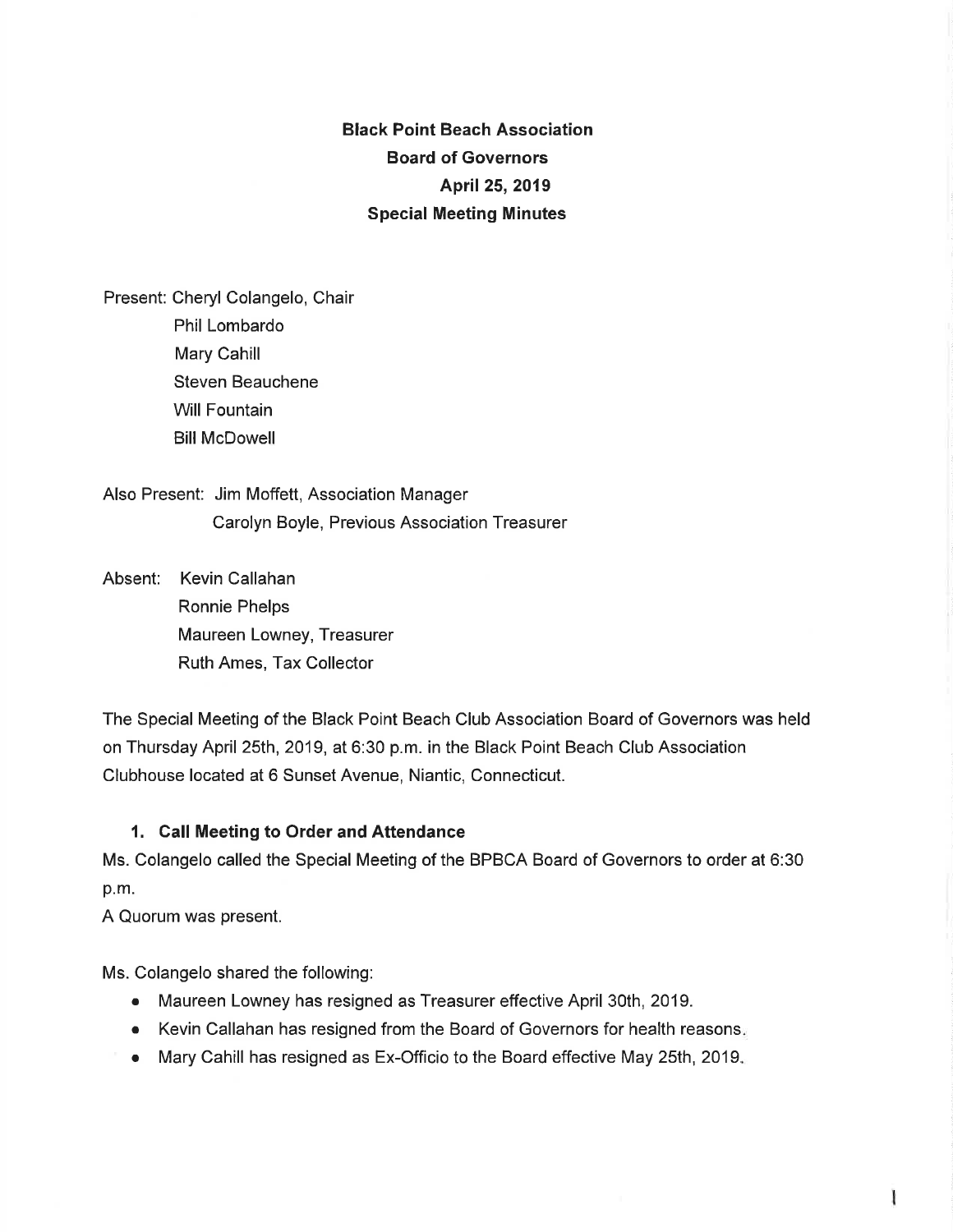Ms. Colangelo commented on how much the Board appreciates the work these three individuals have done for the Board and the Association. Ms. Cahill commented that she will still be available as a resource if needed and Mr. Lombardo observed she is a much needed resource.

#### 2. lnterim Treasurer & Budget Update

#### **MOTION (1)**

Mr. Beauchene moved to appoint Carolyn Boyle as lnterim Treasurer. Mr. McDowell seconded the motion. Motion carried, 6-0-0.

Ms. Boyle reported on her review of the 2019/2020 budget and the items that have been updated and/or verified.

Ms. Boyle discussed the fund surplus and detailed the line items of the budget.

Ms. Boyle said the one major change she made is the inclusion of "Allocation from Fund Balance for Preliminary Pier Costs" to clarify that \$90,000 is coming from the Fund Balance and not the mil rate or such.

Mr. Lombardo and the Board discussed the importance of including "pending approval of the Membership" in regards to the pier project.

Ms. Boyle discussed expenses and the importance of breaking that column down for clarification.

Ms. Boyle explained she needs guidance regarding end of year expenses specifically Capital Expenditures, and the Board discussed items needed that can be addressed such as a security system and additional buoys.

Mr. Fountain said he spoke with lntegrated Security regarding an alarm and security cameras; he will invite them to speak at the next Board of Governors meeting and asked that they be placed first on the agenda.

Mr. Lombardo suggested maintaining a list of items that need to be repaired, replaced or completed.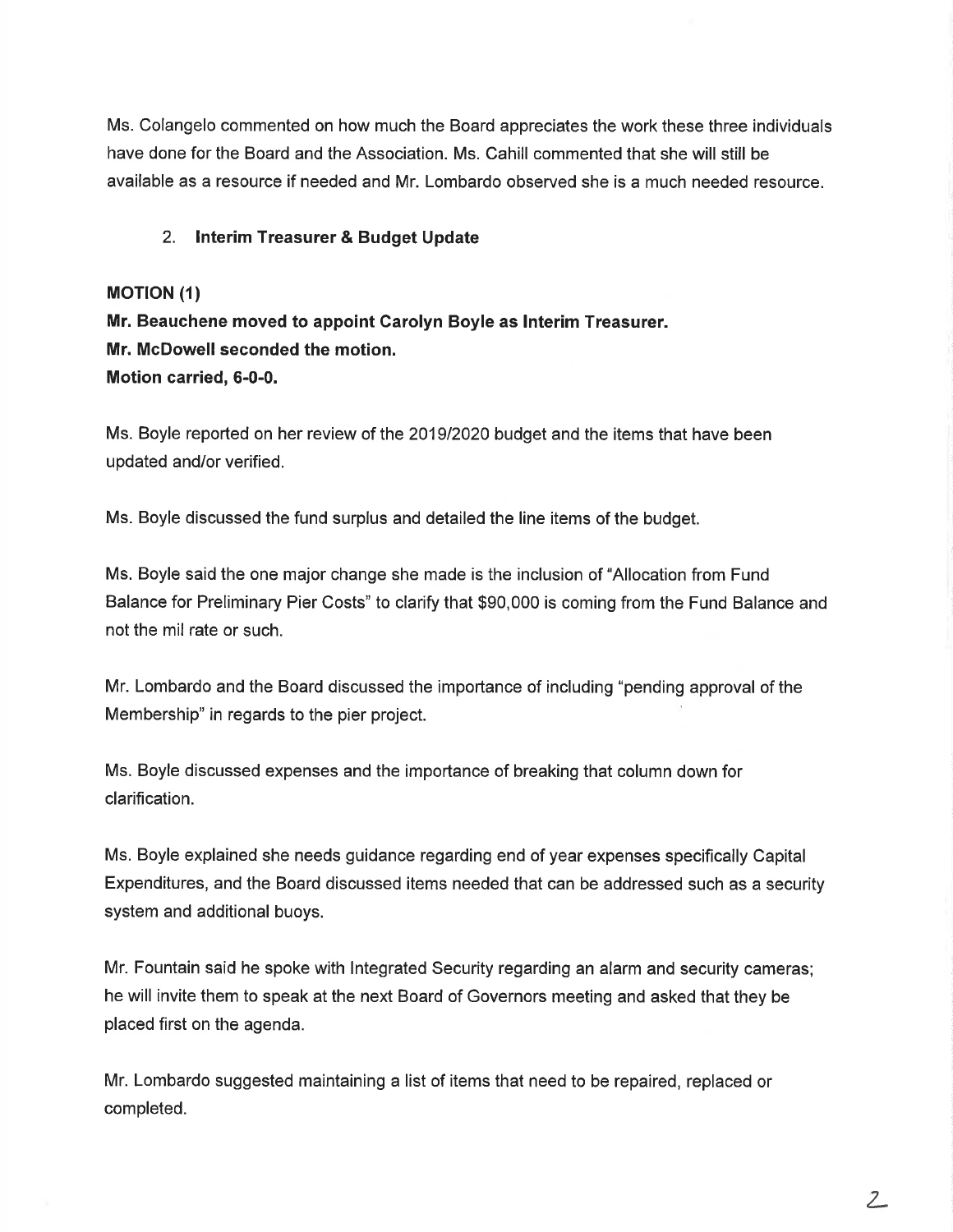Mr. Fountain brought up the poor condition of the clubhouse flooring and discussed a possible remedy; he will obtain an estimate.

The Board also discussed getting a quote from Casey, for gravel

Ms. Colangelo said the division of specific BOG responsibilities can be determined next week. Ms.Boyle said it needs to be decided who will be doing the signing of the checks.

Mr. Beauchene suggested the signees be the Treasurer, Chair and Vice Chair with a two signature line requirement for each check.

Mr. Lombardo pointed out that Ms. Colangelo is now the Chair so they're in need of a Vice Chair.

## **MOTION (2)**

Mr. McDowell moved to give Ms. Boyle as lnterim Treasurer and Mr. Phil Lombardo and Ms. Cheryl Colangelo, as Board of Governors Members the authority to act as signees for the Black Point Beach Club Association checking account and long term savings account at Liberty Bank; all checks require two signatures.

Ms. Colangelo seconded the motion.

Motion carried, 6-0-0.

# 3. Groin (Pier Update)

Mr. Beauchene shared the following in regards to the pier repair proposal:

- The Subcommittee has met with two potential bidders and have two more to meet with.
- o The estimate has averaged between \$600,00-\$700,000.
- $\bullet$  One prospective company thinks they can begin in the fall and have it all set for the next year (provided the project is approved by the Membership at the Annual Meeting.)
- The one issue for this scenario is the collecting of fees that would need to be done this year.

Ms. Cahill said many people have approached her asking if it's necessary that the pier be done this year. The Board discussed how two years would provide more ease for everyone's pocket.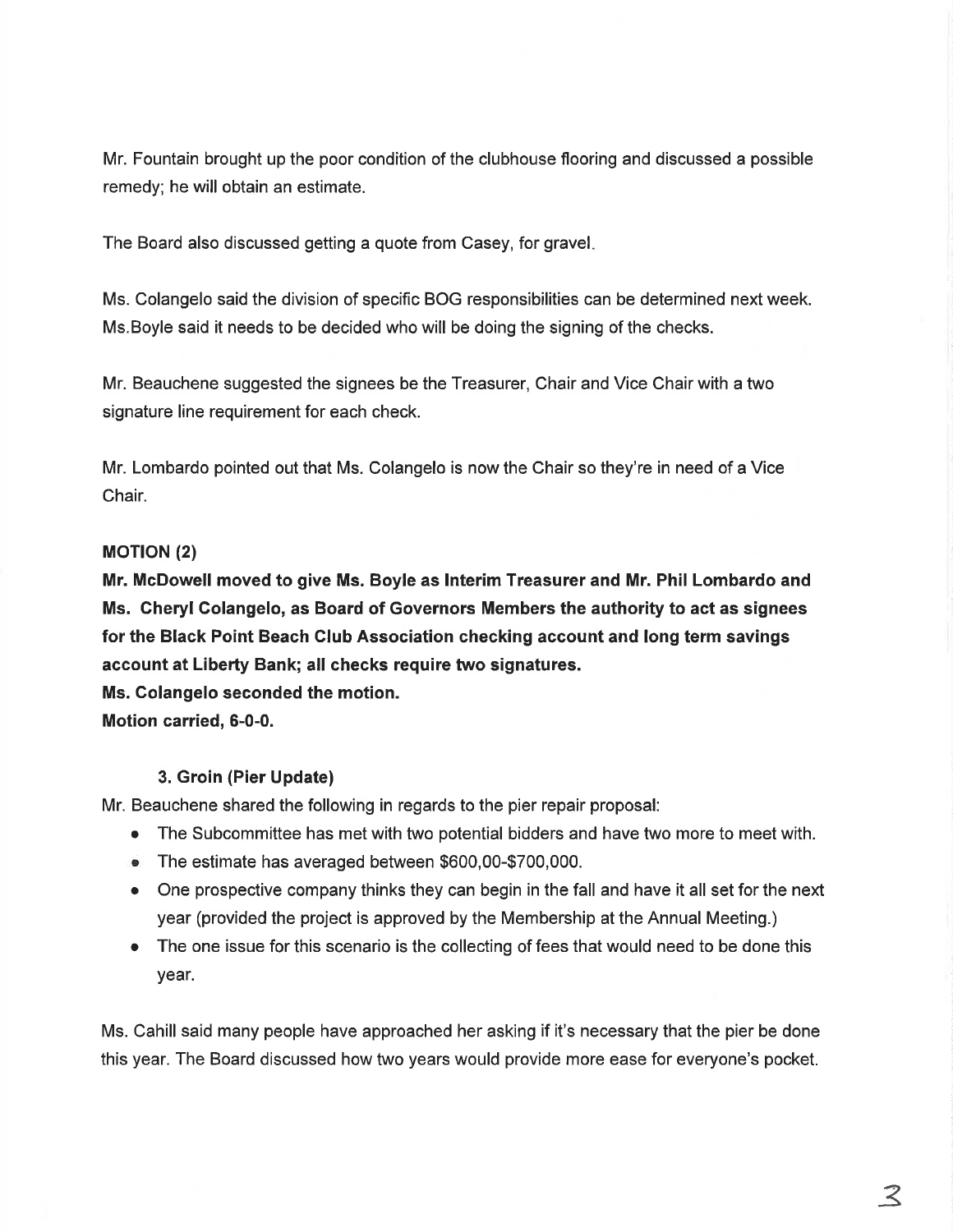Mr. Beauchene said his concern is that the labor and materials could cost twice the amount at that point. He is also concerned about safety given the pier's current condition.

Ms. Colangelo asked that everyone take a look at the pier this week so they can assess when the work should be completed.

Ms. Colangelo noted that the Board has been approached by several people regarding the proposed subdivision off of West Lane; the East Lyme Planning Commission will be holding a public hearing on May 7th, 2019 to consider the proposal. The Board discussed posting the public hearing date on the website as a point of information.

## **MOTION (3)**

Mr. Beauchene moved to enter Executive Session at 7:55 p.m. to discuss potential replacements to complete Mr. Gallahan's term. Mr. McDowell seconded the motion. Motion carried 6-0-0.

## **MOTION (4)**

Mr. McDowell moved to exit Executive Session at 8:12 p.m. with no action taken. Mr. Lombardo seconded the motion. Motion carried, 6-0-0.

#### **MOTION (5)**

Mr. Beauchene moved to hire lnterim Treasurer Carolyn Boyle at a rate of \$50/hr until the end of April and as of May, \$1,167 per month until such time as a replacement is hired and trained.

Mr. McDowell seconded the motion. Motion carried, 6-0-0.

#### MOT|ON (6)

Mr. Beauchene moved to ask Cary Michael Johnson to serve on the Board of Governors for the remainder of Mr. Callahan's term. Motion carried, 6-0-0.

#### ADJOURNMENT

 $\overline{q}$